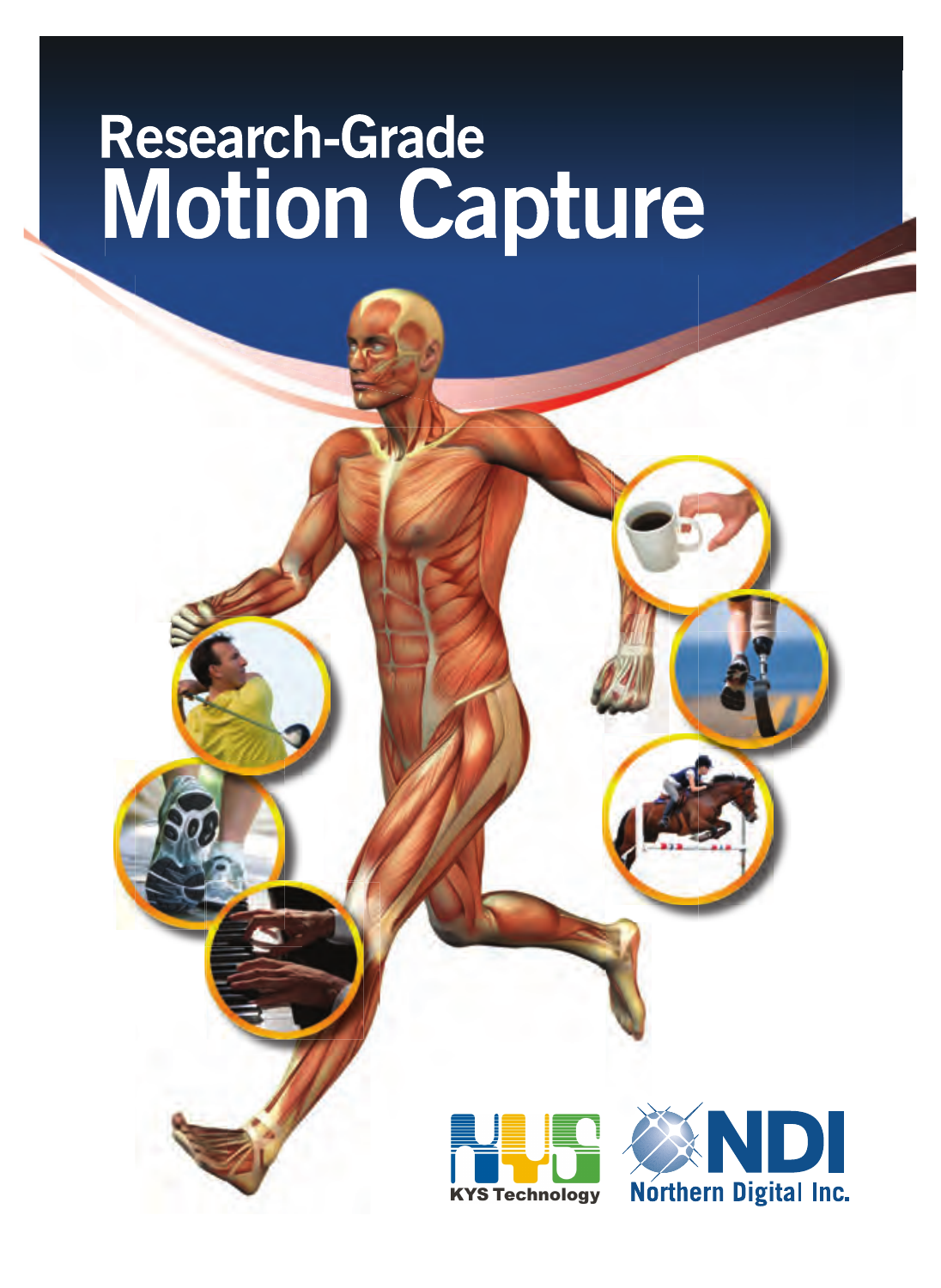### **The System of Choice For Resear OPTOTRAK** ි∐<br>∩vestigator

Northern Digital Inc. motion capture systems have earned the reputation as the gold standard for motion capture among research scientists. With unparalleled accuracy, speed and resolution, the Optotrak Certus and 3D Investigator Systems will help you achieve your re search goals. Both systems easily integrate with other research devices, ensuring true-synchronous collection of data that meets all your needs. The Optotrak Certus and 3D Investigator's "active" technology means you will never have to waste time sorting data points. Furthermore, time consuming calibrations are not required. With a wide array of options, Northern Digital Inc. can meet the requirements of your most challenging research projects.

**Let us help you choose the system that's right for you.**



#### **NO DATA SORTING**

Research time should be used to perform research, not data sorting! Northern Digital Inc. motion capture systems will NEVER incorrectly identify or lose identity of markers. This means that time consuming and error prone manual data sorting is never required. As soon as you have collected data from your subject, you are ready to start analyzing.

#### **RESEARCH-GRADE DATA**

Northern Digital Inc. motion capture systems are often referred to as the "gold standard" among research scientists. Our products have earned this reputation due to the exceptional spatial and temporal accuracy the systems provide. You can be assured that the data you collect is accurate and objective.

#### **NO REFLECTIONS**

Northern Digital Inc. motion capture systems are not hampered by false signals created by reflections. Thus, there is no need for any special preparations to your lab.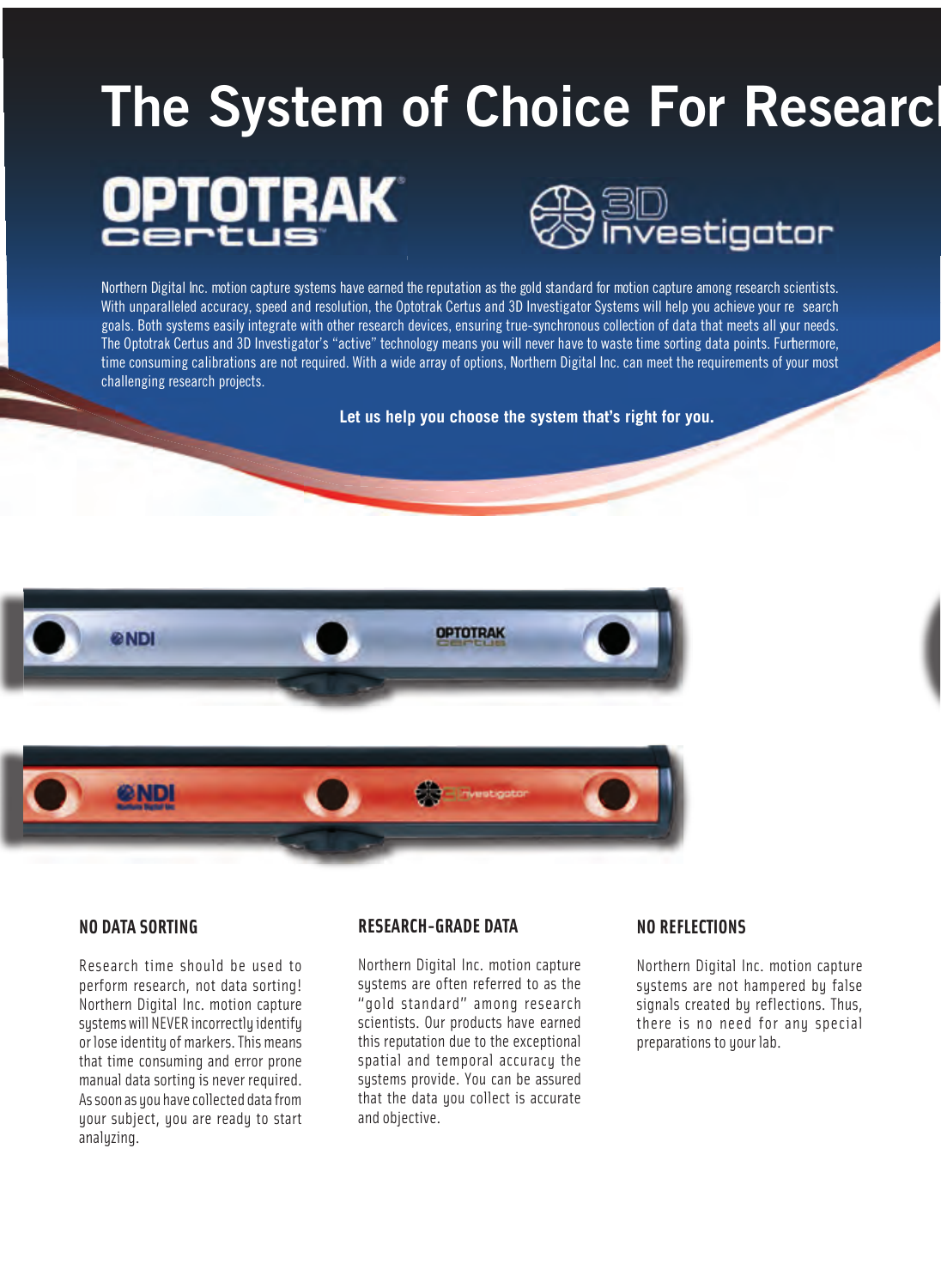### **earch-Grade Motion Capture**

#### **Applications**

Posture and Balance Hand and Foot Biomechanics Infant Studies Maxillofacial Research Reaching and Grasping **Neuroscience** Gait Analysis Spine Research Sports Biomechanics Occupational Biomechanics Motor Control Animal Biomechanics Rehabilitation Biomechanics

#### **TRUE REAL-TIME DATA**

Northern Digital Inc. motion capture systems deliver true real-time data all the time. The exceptionally low latency of this data makes it ideal for virtual reality and other feedback applications.

#### **INSTANT SET-UP**

Northern Digital Inc. motion capture systems are factory calibrated using a proprietary manufacturing procedure exclusive to Northern Digital Inc. This means that you can collect data immediately after powering up your system. Even if you move your system, you can immediately begin operating it, without the need for a lengthy and complicated calibration procedure.

#### EAL-TIME DATA INSTANT SET-UP FREE CUSTOMER SUPPORT\*

Northern Digital Inc. has earned a reputation for exceptional customer support.

Contact us via email, fax or phone. Our dedicated customer support team will quickly provide you with the information you need.

\*Conditions apply. Contact Northern Digital Inc. for details.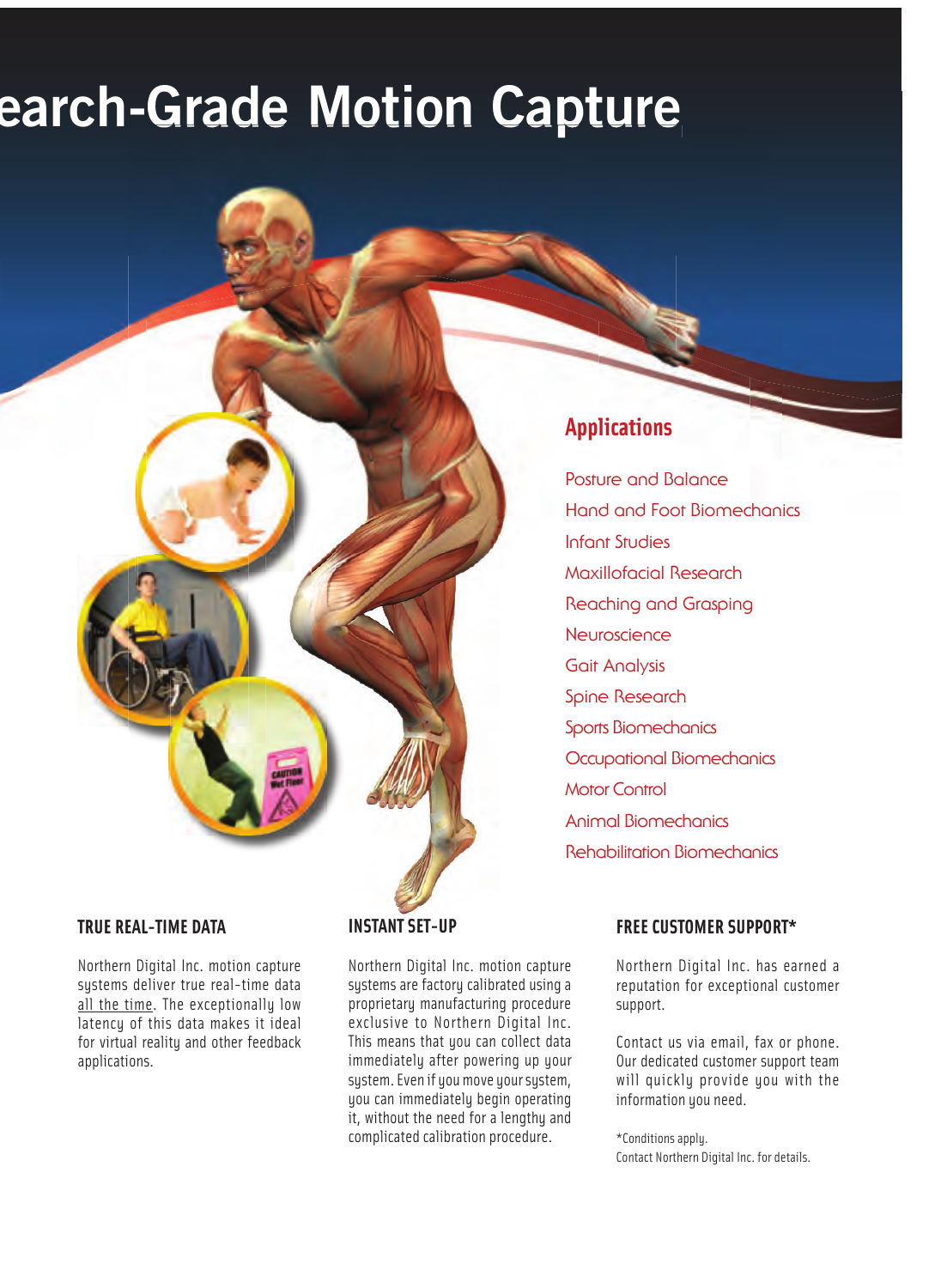### **System Accessories**

#### **SYSTEM CONTROL UNIT**

The System Control Unit allows for quick and easy input and output triggering, as well as synchronization of third party devices.

## $1000$

#### **ANALOG AND DIGITAL INPUT**

#### ODAU (Optotrak Data Acquisition Unit):

The ODAU is used for true synchronous capture of data from third party hardware devices such as: EMG systems, force plates, pressure transducers, and tension/compression machines. Features include:

- 16 synchronous analog channels, expandable to 64
- 8 synchronous digital channels
- automatic synchronization with third party devices
- scan frequencies of up to 100,000 Hz

#### **STROBERS**



#### MARKER STROBER:

Activates up to 24 markers per strober (512 markers maximum). Activation order may be configured within software. May be serially connected to additional strobers.



#### TOOL STROBER:

Accommodates up to 4 custom tools. "Plug and play" feature allows for automatic recognition of tools. Each tool can accommodate up to 20 markers, 3 switches and 4 visible LEDs.

#### 3020 STROBER ADAPTER:

Allows compatability of 3020 tools and accessories with current generation systems.

#### **TOOLS AND MARKERS**



#### 4 MARKER RIGID BODY:

Provides 6 degrees of freedom (6DOF) tracking of body segments or objects. Pre-calibrated, with instant "plug and play" recognition.

#### 4 MARKER DIGITIZING PROBE:

Provides a bility t o d igitize o bjects o r c reate "virtual markers" on body segments or objects. Pre-calibrated, with instant "plug and play" recognition.



#### SMALL DIAMETER MARKERS:

7 mm diameter IRED markers with customizable cable lengths, and RJH connectors.

#### LARGE DIAMETER MARKERS:

11 mm diameter IRED markers with customizable cable lengths, and RJH connectors. Large diameter allows for secure adhesion to body segments or objects using self-adhesive pads.

#### ORTHOPAEDIC RESEARCH PINS:

Created for fast and easy experiment set-up and instant marker detection, Orthopaedic Research Pins get you collecting data quickly and accurately.

- pre-characterized, instant 6DOF information using NDI First Principles
- sturdy and re-usable pins
- x-ray transluscent aluminum

Orthopaedic Research Pins allow you to:

- measure translations and rotations of individual vertebral bodies during multidirectional loading
- quantify inter-segmental movement
- calculate a ngular a nd l inear l oad-deformation response
- measure range of motion
- perform markerless tracking of boney landmarks
- rigidly affix an orthopaedic pin on each vertebral level
- digitize imaginary points for tracking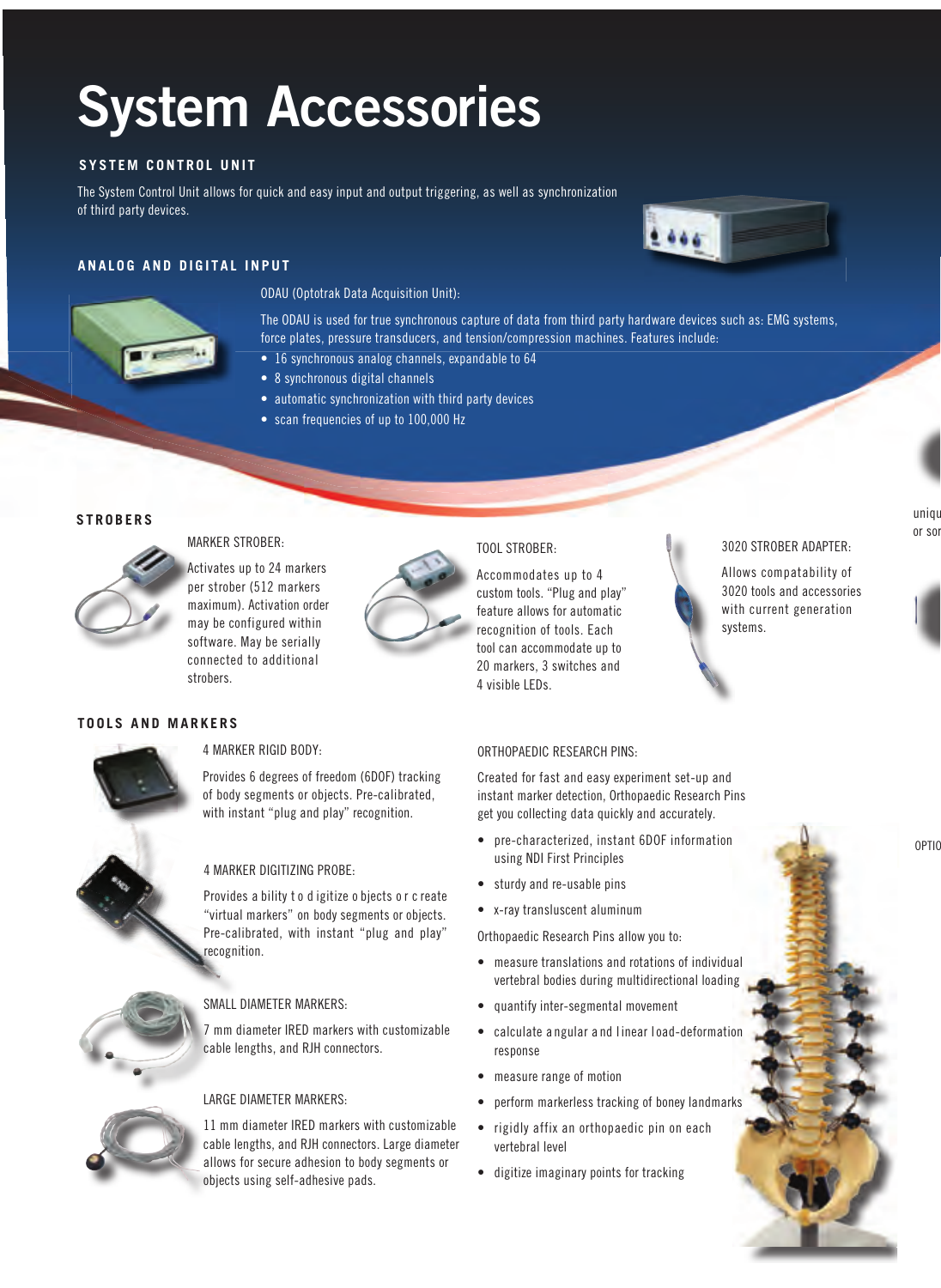### **Wireless Accessories**

#### **OPTOTRAK SMART MARKER SYSTEM**

- Allows for unencumbered subject mobility
- No wires between subject and system
- Minimal wires on subject over 80% reduction over wired systems
- Tangle free

**CND** OPTOTRAK

- Fast and easy set-up
- Compatible with Optotrak 3020, Optotrak Certus and 3D Investigator





#### SMART MARKER:

Small diameter and light weight, Smart Markers are ideal for capturing human

motion. Each marker is automatically and uniquely identified. No need to manually identify markers or sort data.



#### SMART MARKER HUB: S

Unique to Northern Digital Inc., the Smart U Marker Hub allows for maximum flexibility M in marker set-up. Use a combination of in

Smart Markers and Smart Marker Hubs to quickly and repeatedly create any desired marker configuration. The Smart Marker System immediately determines the configuration, thus minimizing set-up time.

#### WIRELESS STROBER:

The Wireless Strober allows for maximum freedom of movement of the research subject. With no wires between the strober and the motion capture system, the subject can move freely. The Wireless Strober operates using a long-life battery that provides hours of run-

time between charges. Use up to 50 markers per strober and up to 8 strobers per system.



#### SMART MARKER RIGID BODY: SM

MART MARKER RIGID BODY:<br>For capturing 6 degrees of freedom (6DOF) of body segments. These lightweight devices can b be quickly strapped onto the subject. They are pre-be calibrated allowing for "plug and play" recognition.

#### **MOUNTING OPTIONS**

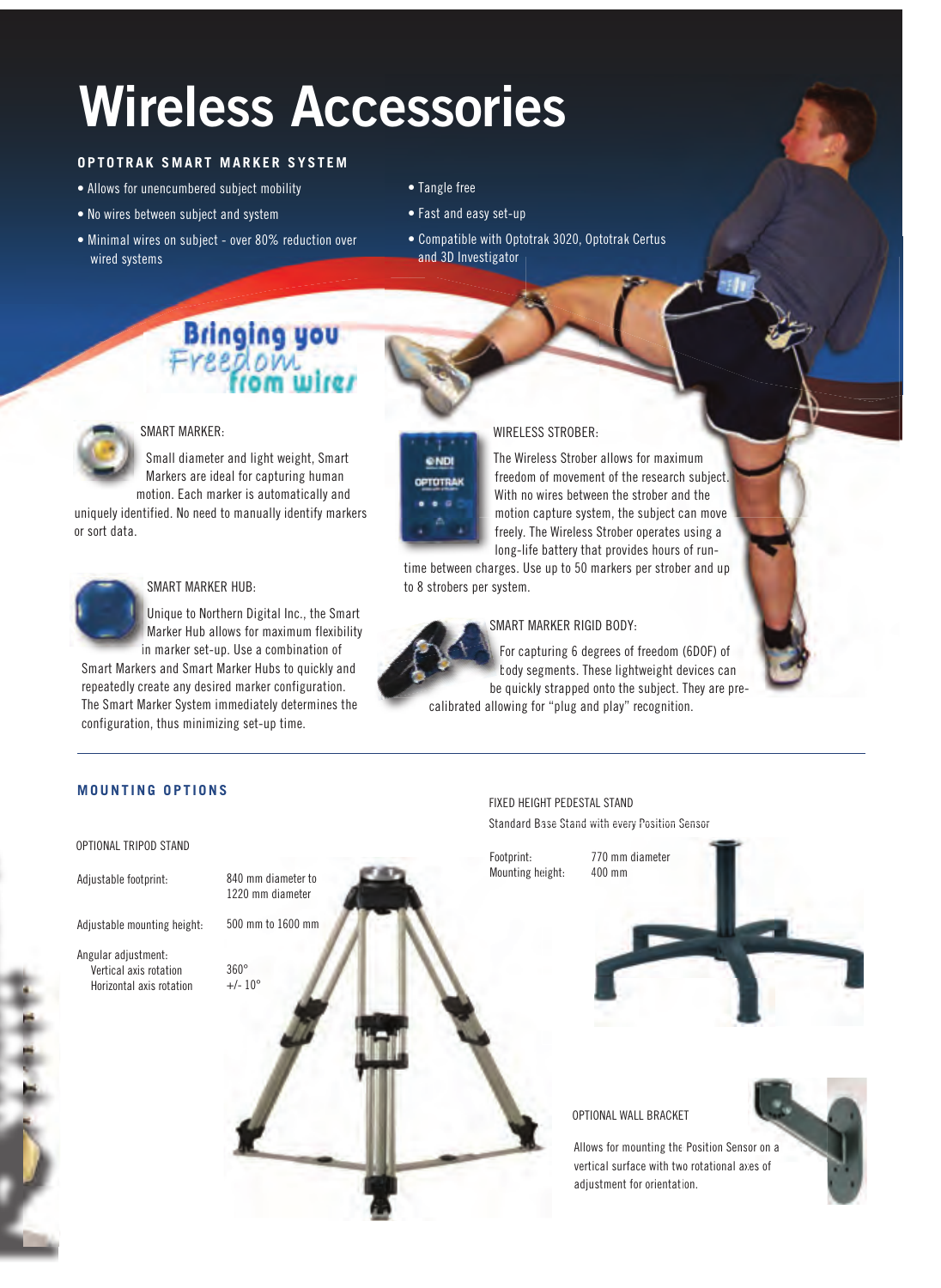### **Software**

Northern Digital Inc. provides software to collect, manage and display kinematic data in real-time or through post-hoc analysis. Software packages standard with each system include: NDI First Principles™ Real-Time Motion Capture Software, 6D Architect™ and DataView™. For even greater control and flexibility, the optional Visual 3D software and Optotrak Application Programmer's Interface (OAPI) are available.

#### **NDI FIRST PRINCIPLES REAL-TIME MOTION CAPTURE SOFTWARE**

- True real-time data streaming
- Intuitive and easy to use
- Flexible software package allows user to collect raw data and analyze from NDI First Principles
- Allows for basic data analysis
- Frame-by-frame synchronized video integration
- Collect 3D/6DOF motion capture data
- Integrated digitization feature
- Collect and synchronize analog/digital signals from third party hardware devices
- Easily integrate force platforms, EMG systems, eye trackers, tension/compression machines and other third party devices



#### **NDI 6D ARCHITECT**

- Enables user to develop "rigid bodies" for determining 6DOF data of body segments and objects
- Enables user to build and qualify digitizing probes (for designating imaginary markers and for general digitizing)

#### **NDI DATAVIEW**

Graphical and text view of:

- marker data
- rigid body data
- analog/digital data captured from third party peripheral devices

#### **OPTOTRAK APPLICATION PROGRAMMER'S INTERFACE (OAPI)**

The OAPI allows integration of the Optotrak Certus and 3D Investigator Systems into custom applications. OAPI sample programs, which include sample code using C programming language, assists in development of custom software applications.

#### **REAL-TIME INTEGRATION**

The Northern Digital Inc. Optotrak Certus and 3D Investigator allow for seamless real-time integration with the following 3rd party hardware/ software products. Optional accessories may be required for some integations.

- Visual 3D by C-Motion
- Vizard by WorldViz
- Motion Builder by Autodesk
- Caren platform products by Motec
- Easy import into MatLab and many other research software/hardware products, including
	- Eye trackers
	- Forceplates
	- EMG Systems



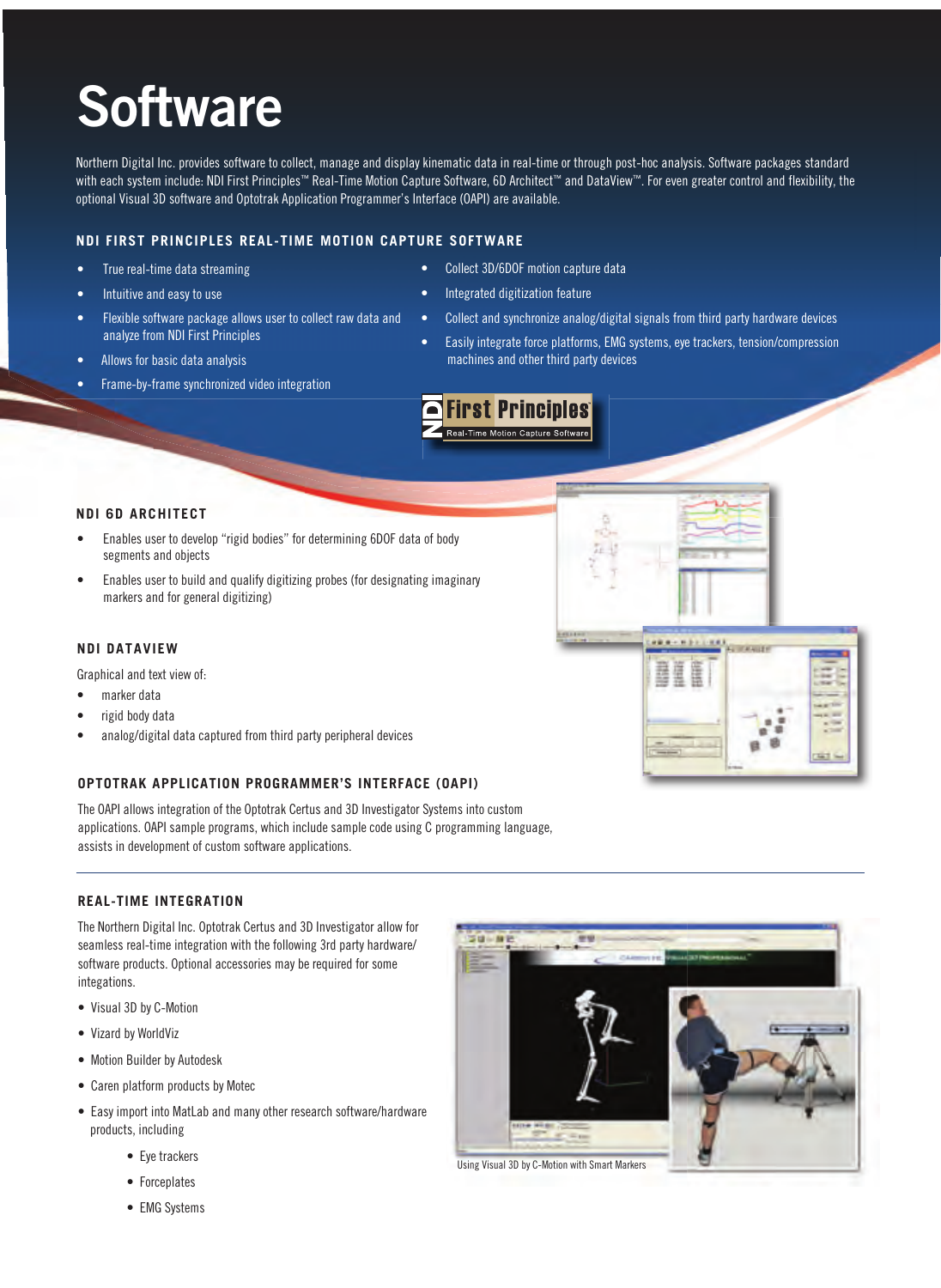# **System Comparison DPTOTRAK**



| <b>Position Sensor Dimensions</b>                                                                                                                              | 1126 mm x 200 mm x 161 mm                                       | 1126 mm x 200 mm x 161 mm                      |
|----------------------------------------------------------------------------------------------------------------------------------------------------------------|-----------------------------------------------------------------|------------------------------------------------|
| <b>Position Sensor Weight</b>                                                                                                                                  | 18 kg                                                           | $18$ kg                                        |
| <b>Marker Frequency</b>                                                                                                                                        | 4600 Hz                                                         | 4600 Hz                                        |
| Maximum Frame Rate                                                                                                                                             | $4600(n+1.3)$                                                   | $4600(n+1.3)$                                  |
| Accuracy                                                                                                                                                       | $0.1$ mm                                                        | $0.4$ mm                                       |
| Resolution                                                                                                                                                     | $0.01$ mm                                                       | $0.01$ mm                                      |
| <b>Phone Support</b>                                                                                                                                           | Included, no charge                                             | Included, no charge                            |
| Software Upgrades                                                                                                                                              | Currently unlimited (online)                                    | 6 months                                       |
| Warranty                                                                                                                                                       | 1 Year                                                          | 1 Year                                         |
| Maximum number of markers                                                                                                                                      | 512                                                             | 150                                            |
| Markers included with system                                                                                                                                   | 30                                                              | 30                                             |
| Strobers included with system                                                                                                                                  | $\overline{c}$                                                  | $\overline{2}$                                 |
| Real-time data streaming to 3rd party software                                                                                                                 | included                                                        | optional                                       |
| Integrated Video Plug-in                                                                                                                                       | included                                                        | optional                                       |
| <b>Communication Protocol</b>                                                                                                                                  | Ethernet, USB                                                   | Ethernet, USB                                  |
| <b>Cross Platform Capability</b>                                                                                                                               | Communicates with Optotrak 3020 and Optotrak<br>Certus products | Communicates with all 3D Investigator products |
| <b>MEASUREMENT VOLUME</b>                                                                                                                                      |                                                                 | 42n                                            |
| Northern Digital Inc. motion capture systems are factory calibrated, optimizing<br>accuracy in the volume illustrated. Combine up to eight Position Sensors to |                                                                 |                                                |

#### **MEASUREMENT VOLUME**

Northern Digital Inc. motion capture systems are factory calibrated, optimizing mizing accuracy in the volume illustrated. Combine up to eight Position Sensors to create a much larger volume or unique volume.